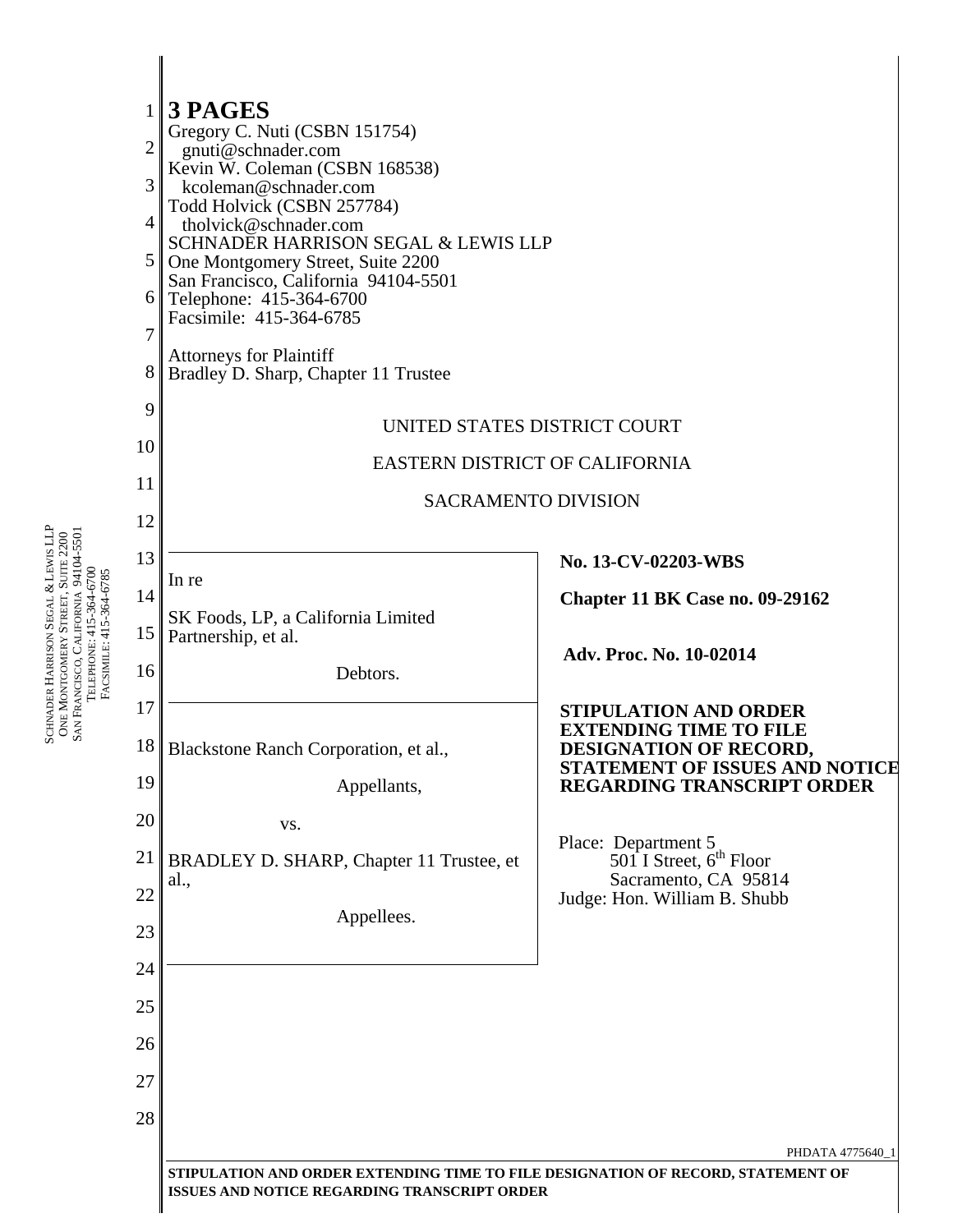1 2 3 4 5 6 7 8 9 10 11 12 13 14 15 16 17 18 19 20 21 22 23 24 25 26 27 28  $2$  PHDATA 4775640\_1 **STIPULATION AND ORDER EXTENDING TIME TO FILE DESIGNATION OF RECORD, STATEMENT OF**  Appellee Bradley D. Sharp ("Appellee"), the duly appointed and acting Chapter 11 Trustee in the case of SK Foods, L.P. and RHM Industrial Specialty Foods, Inc. d/b/a Colusa County Canning Co., on the one hand, and Appellant SK PM Corp., SK Foods, LLC, SKF Canning, LLC, Blackstone Ranch Corporation, Salyer Management Corporation, LLC, Monterey Peninsula Farming LLC, SK Farms Services, LLC, SSC Farming, LLC, SSC Farms I, LLC, SSC Farms II, LLC, and SSC Farms III, LLC, SS Farms, LLC (the "Appellants") on the other (collectively, the "Parties"), hereby stipulate and agree as follows: **RECITALS** A. On October 18, 2013, the Appellants filed their Notice of Appeal from the Bankruptcy Court's Judgment of Substantive Consolidation, entered on October 4, 2013, and Statement of Election to have their appeal heard by the District Court. B. On October 22, 2013, the United States District Court for the Eastern District of California issued its Opening Letter notifying the Appellants of their obligation to file their designation of record, statement of issues on appeal and a notice regarding the ordering of transcripts with the bankruptcy court within fourteen (14) days of their filing of the Notice of Appeal, as required by Federal Rule of Bankruptcy Procedure ("FRBP") 8006. C. The Appellants are currently in default of their obligations under FRBP 8006. **STIPULATION** NOW, THEREFORE, in consideration of the foregoing, the Parties hereby agree as follows: 1. The Parties stipulate, subject to court approval, that by no later than December 31, 2013 Appellants shall either file (1) their designation of record, statement of issues on appeal and a notice regarding the ordering of transcripts with the bankruptcy court, or (2) a request for dismissal of the above-captioned appeal. //// //// //// ////